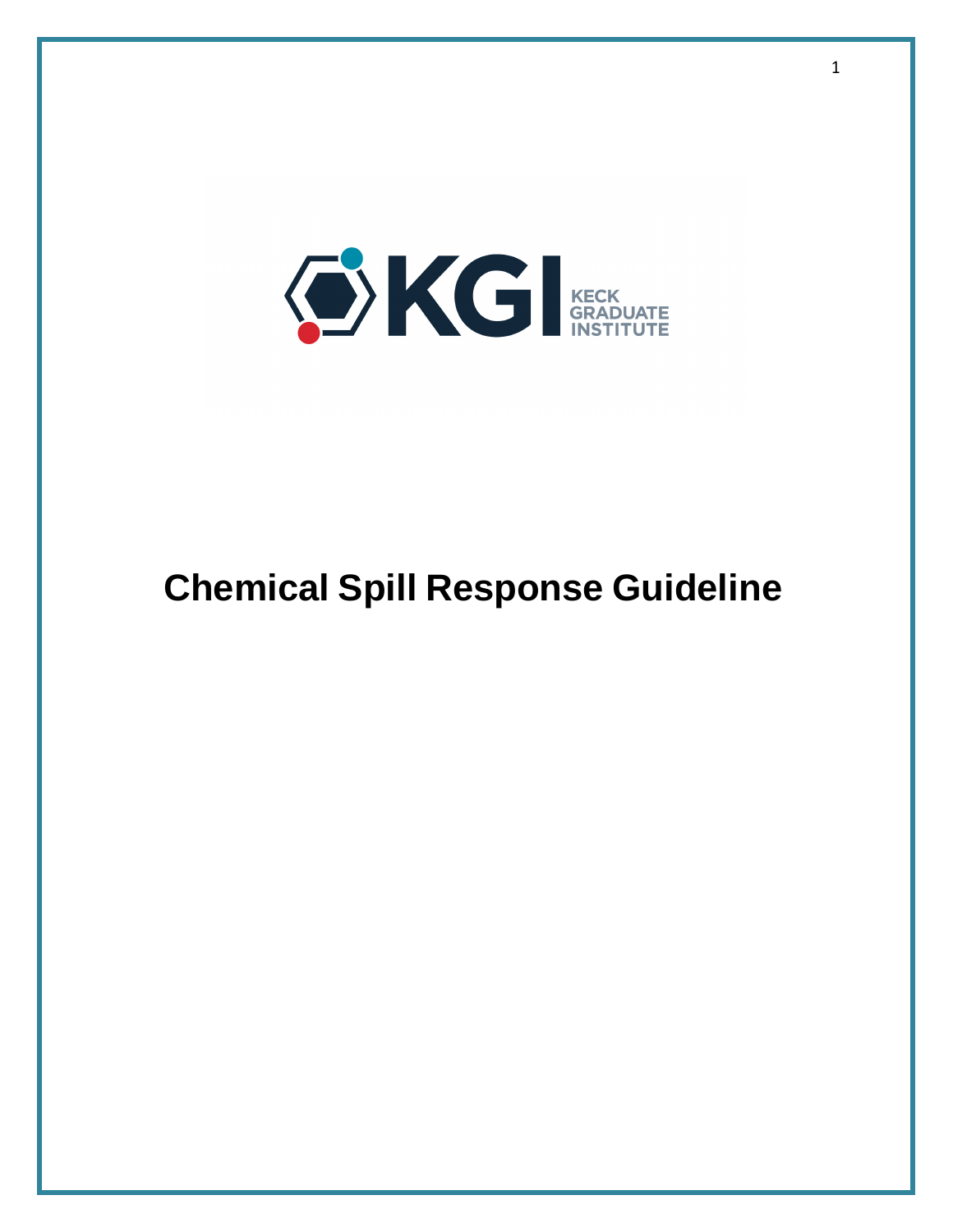### **Table of Contents**

| 1. Introduction                                                                 | 3                       |
|---------------------------------------------------------------------------------|-------------------------|
| 2. Roles & Responsibilities                                                     | 3                       |
| 2.1. Chemical Safety Officer                                                    | 3                       |
| 2.2. Worker                                                                     | 3                       |
| 2.3. Supervisor or Principle Investigator                                       | 3                       |
| 2.4. Chemical Spill Team Captain (s)                                            | $\overline{\mathbf{4}}$ |
| 3. Spill Prevention                                                             | 4                       |
| 3.1. Storage                                                                    | 4                       |
| 3.2. Transport                                                                  | 5                       |
| 3.3. Decanting                                                                  | 5                       |
| 3.4. Handling & Use                                                             | 5                       |
| 3.5. Disposal                                                                   | 6                       |
| 4. Spill Response Preparation                                                   | 6                       |
| 4.1. Training                                                                   | 6                       |
| 4.2. Hazard Information                                                         | 6                       |
| 4.3. Equipment                                                                  | $\overline{7}$          |
| 4.4. Procedures                                                                 | $\overline{7}$          |
| 5. Spill Response                                                               | 7                       |
| Spill Response Guide No. 1: Flammable Liquids                                   | $\overline{7}$          |
| Spill Response Guide No. 2: Combustible Liquids                                 | 8                       |
| Spill Response Guide No. 3: Acids                                               | 9                       |
| Spill Response Guide No. 4: Alkali & Bases                                      | 11                      |
| Spill Response Guide No. 5: Mercury                                             | 12                      |
| Spill Response Guide No. 6: Oxidizers                                           | 13                      |
| Spill Response Guide No. 7: Highly Toxic Materials                              | 14                      |
| Spill Response Guide No. 8: Low Hazards Materials                               | 16                      |
| Spill Response Guide No. 9: Air & Water Reactive Materials                      | 17                      |
| Spill Response Guide No. 10: Compressed Gas Leaks                               | 17                      |
| <b>6. Reporting Chemical Incidents</b>                                          | 18                      |
| <b>Chemical Spill Kits</b><br><b>Appendix A:</b>                                | 18                      |
| Keck Graduate Institute Chemical Spill Response Flowchart<br><b>Appendix B:</b> | 19                      |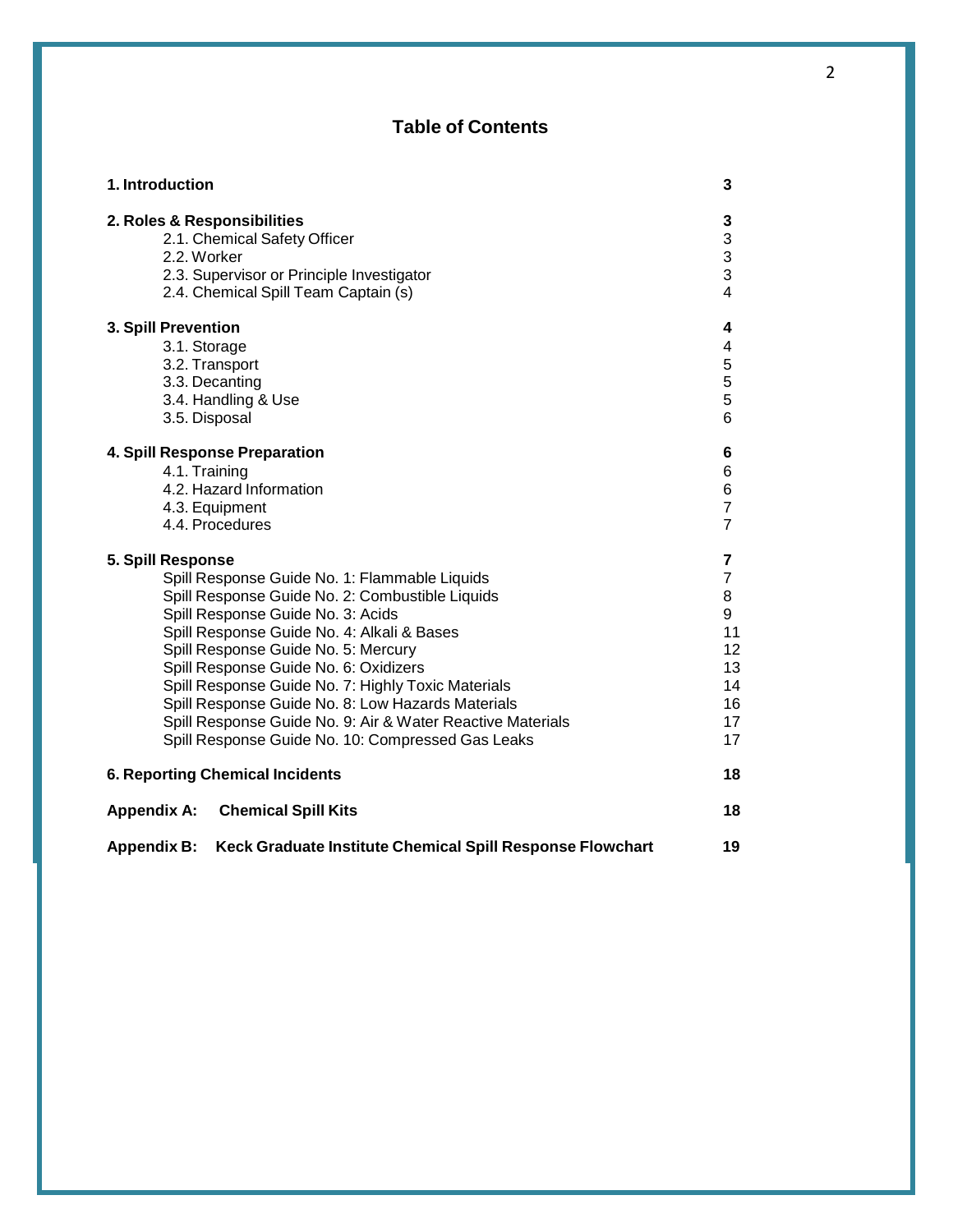### **1. Introduction**

A chemical spill is defined as the uncontrolled release of a hazardous chemical, either as a solid, liquid or a gas. Chemical spills at Keck Graduate Institute may occur in a variety of worksites, from research & teaching laboratories, to facilities operations. The challenges related to dealing with chemical spills will vary with the type and volume of chemical involved. Chemical spills in laboratories generally involve small volumes of a potentially large number of chemicals.

Regardless of the type or quantity of hazardous chemical involved, all worksites must implement measures to reduce the potential for spills and have a plan for responding to chemical spills. This document describes generic methods for preventing chemical spills, responding to spills of low or moderate hazard and information on reporting and addressing higher hazard chemical spills at Keck Graduate Institute.

## **2. Roles and Responsibilities**

#### **2.1. Chemical Safety Officer**

- Implement measures to prevent potential spills of hazardous materials.
- Develop "site specific" spill response procedures where controlled products are used or stored that present a special risk upon exposure.
- Appoint Chemical Spill Team members; and a Team Captain
- Provide support to the Chemical Spill Team.

#### **2.2. The Worker**

Under the OH&S Act, the worker has an obligation to protect their own health and safety and that of other workers present while they are working. The worker is also expected to cooperate with their employer for the purpose of protecting their health and safety and that of other workers. Specifically, these responsibilities include:

- Take all necessary steps to minimize the chance of spills when working with chemicals (see **3. Spill Prevention**).
- Cooperate with their supervisor, the CSO, and the Chemical Spill Team to implement a chemical spill program in their area.

#### **2.3. The Supervisor or Principal Investigator**

Supervisors and Principal Investigators when involved in the supervision of staff members, students, post doctoral fellows or others are responsible for performing the duties of the employer specified under the Act as designated representatives of the University. Specifically, these include:

- Ensuring that an adequate number of persons are trained in chemical spill response for their specific area.
- Provide site-specific training for their area.
- Ensuring there is sufficient and appropriate spill response supplies in their area.
- Take all necessary steps to minimize the chance of spills when working with chemicals (see **3. Spill Prevention**).
- Cooperate with the CSO and the Chemical Spill Team to implement a chemical spill program in their area.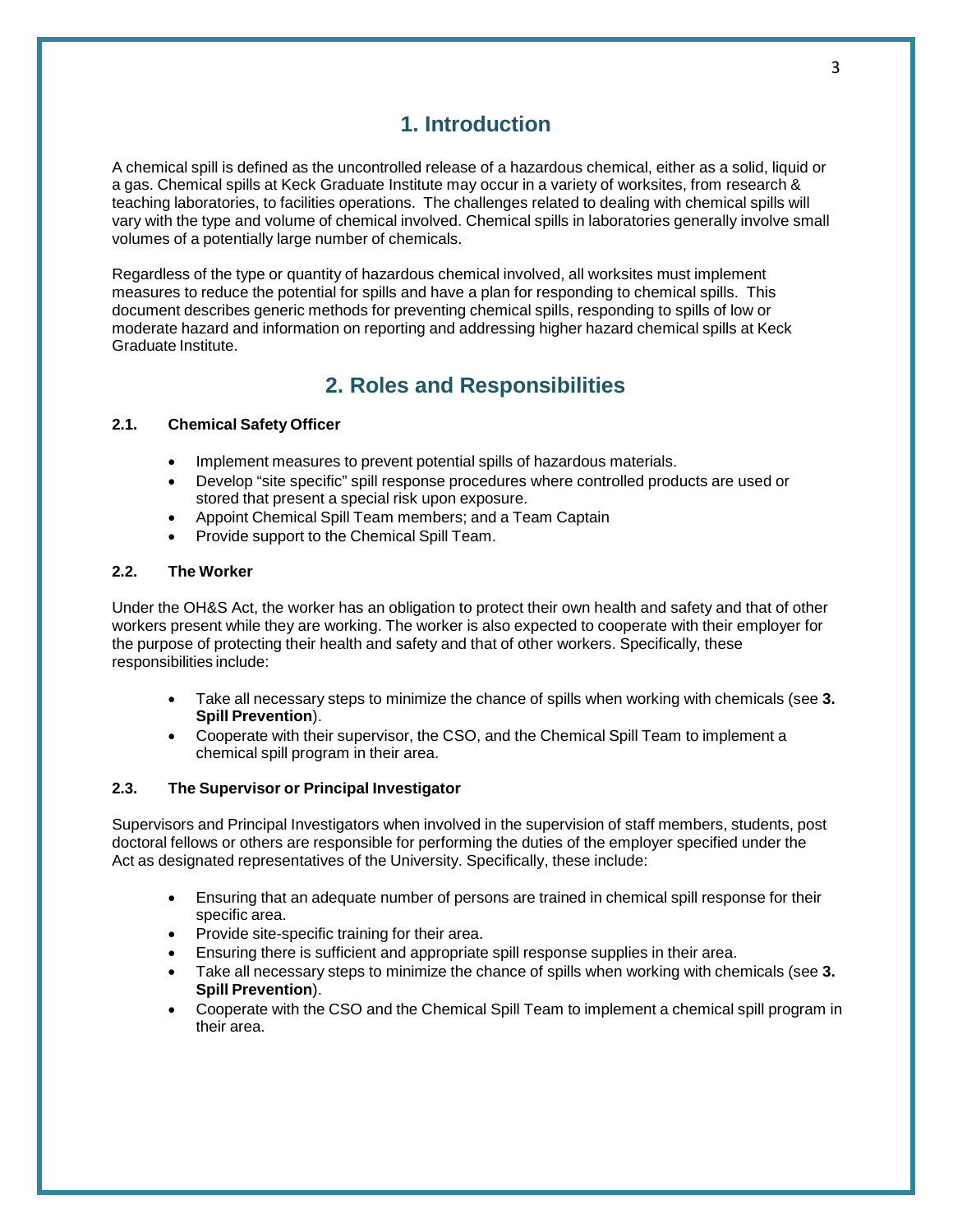#### **2.4. The Chemical Spill Team and Team Captain**

- Provide assistance in response to chemical spills. The extent to which the spill team and other personnel respond to chemical spills will vary with policy. The Spill Team Captain will coordinate response and summoning of additional response personnel, and will be available after hours to provide assistance in the event of a spill.
- Provide "site-specific" training to lab members who work with chemicals and will potentially be involved in chemical spill / emergency response situations.
- Regularly inspect labs to ensure that spill kits are available and that supplies are relevant to the chemicals being handled in the area for which the spill kit is designated for use.
- Maintain records regarding inspections conducted, training conducted and spill kit maintenance.

## **3. Spill Prevention**

The first step in chemical spill response is to prevent the spill from happening in the first place. The worksite should be examined to identify measures that can be taken to minimize the risk of a chemical spill occurring. These measures can be identified during regular worksite safety inspections.

Chemical spills occur during five types of activities; storage, transport, transfers, usage and disposal. **3.1. Storage**

- Ensure shelving units are sturdy, and not overcrowded with containers. Shelves used for chemical storage should be securely fastened to the wall or floor to provide added stability.
- Ensure chemicals are stored within easy reach of everyone in the lab, and no higher than eye level. Large bottles and containers should be stored as close to floor level as possible.
- Do not store chemical containers directly on the floor where they might be knocked over and broken, unless they are in approved safety cans or still in their original shipping carton and packing.
- Do not store chemical containers on top of flammable storage or acid storage cabinets.
- Minimize the number of chemicals and size of containers stored in the lab. For commonly used chemicals (i.e. acids, solvents), a good rule of thumb is to keep quantities in the lab to either a single bottle or a one-week supply, whichever is less.
- Ensure that lighting and ventilation is adequate is the storage area.
- Regularly inspect chemicals in storage to ensure there are no leaking or deteriorating containers. Some items to note:
	- o Keep the outside of containers clean and free of spills and stains.
	- o Check that caps and closures are secure and free of deformation. Use only screw caps on chemical containers in storage; foil, Parafilm $^{\textsf{TM}}$ , corks or other plugs are not acceptable.
	- o Ensure that metal containers are free of rust, bulges or signs of pressure buildup.
- Do not store chemicals in unsuitable containers or containers made of incompatible material (eg: no HF in glass containers).
- Do not store incompatible chemicals together (e.g. acids with bases). Chemicals must be stored by hazard category and not alphabetically (except within a hazard group).
- Purchase solvents in containers with a plastic safety coating.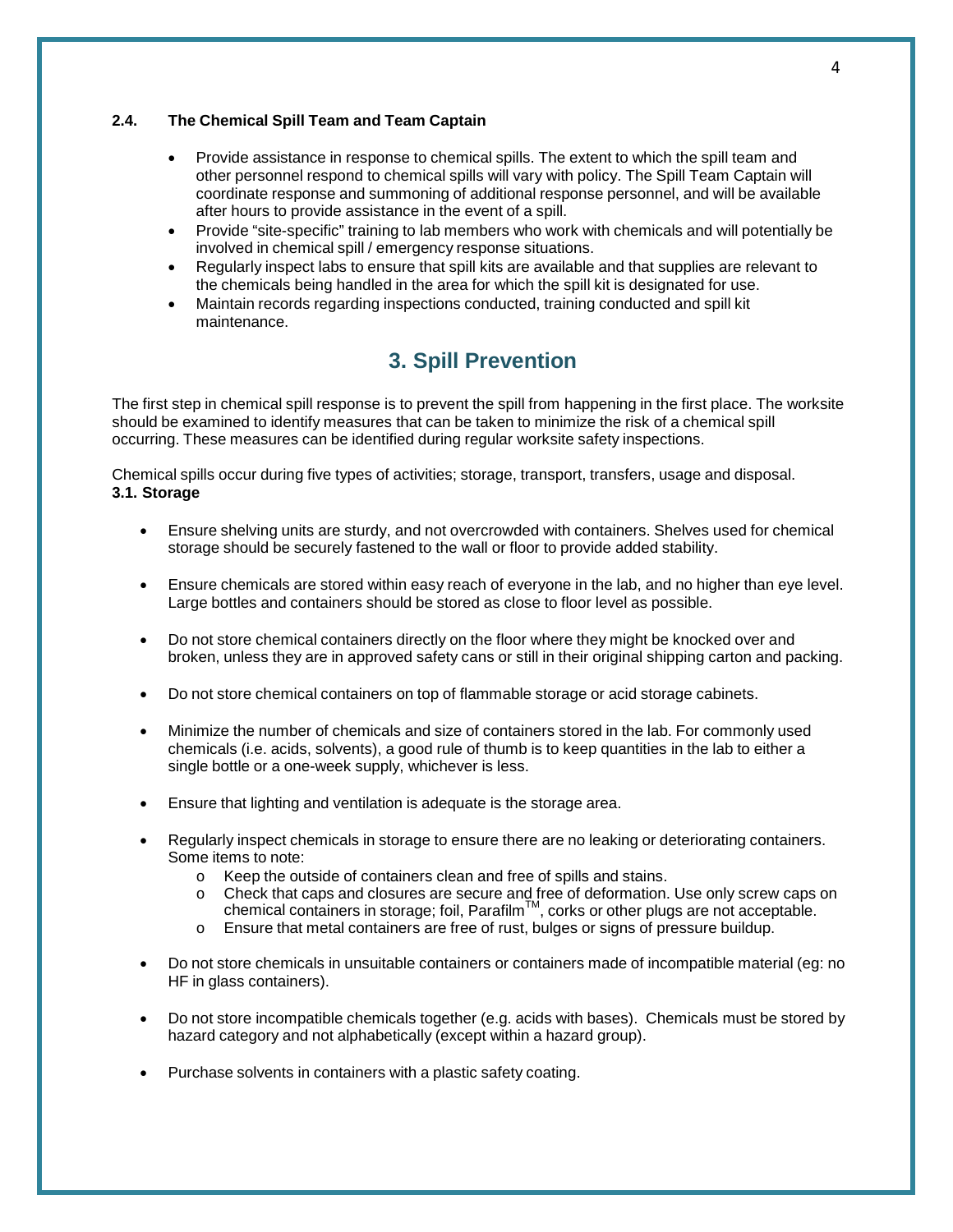• Ensure that all gas cylinders are securely fastened and upright.

#### **3.2. Transport**

- When transporting large, heavy or a multitude of containers use a cart suitable for the load with high edges or spill trays that will contain any spills or leaks. Two people should be involved when transporting large amounts of chemicals.
- Carry glass containers in bottle carriers or another leak resistant, unbreakable secondary container.
- Use a gas cylinder handcart when transporting large gas cylinders. Ensure cylinder is securely strapped to the cart.
- Comply with the California DOT and Transportation of Dangerous Goods Regulations when transporting hazardous material on public roads. See internet links below for specific regulations.

<http://www.chp.ca.gov/publications/pdf/chp800c.pdf>

<http://www.fmcsa.dot.gov/safety-security/hazmat/complyhmregs.htm#hm>

DOT's Office of Hazardous Materials Safety: (800) 467-4922 For assistance classifying shipments

[http://hazmat.dot.gov/rules/98\\_3971.htm](http://hazmat.dot.gov/rules/98_3971.htm)

#### **3.3. Decanting**

- When transferring chemicals between containers, pay careful attention to the size of the receiving container to prevent overfilling it.
- When transferring liquids from large containers, use pumps, siphoning (not initiated by mouth) or other mechanical means instead of pouring.
- Use spill containment trays to catch leaks and spills when transferring liquids.
- When transferring flammable liquid from drums, ensure that both the drum and receptacle are grounded and bonded together to avoid an explosion initiated by a static electric spark.

#### **3.4. Handling & Use**

- In laboratories, work in a fume hood whenever possible.
- When setting up and working with laboratory apparatus:
	- o Inspect laboratory glassware for cracks or defects before using it.<br>
	o Secure flasks and beakers to prevent them from tipping over.
	- Secure flasks and beakers to prevent them from tipping over.
	- o Do not stage experiments below heavy objects which might fall on them. Ensure the work area is free of unnecessary clutter.
	- o Select equipment that has a reduced potential for breakage (e.g. Pyrex).<br>○ Replace mercury with alcohol thermometers or other alternate type of ten
	- Replace mercury with alcohol thermometers or other alternate type of temperature measuring device.
- When planning experiments, anticipate possible accidents and provide controls to deal with problems that may occur.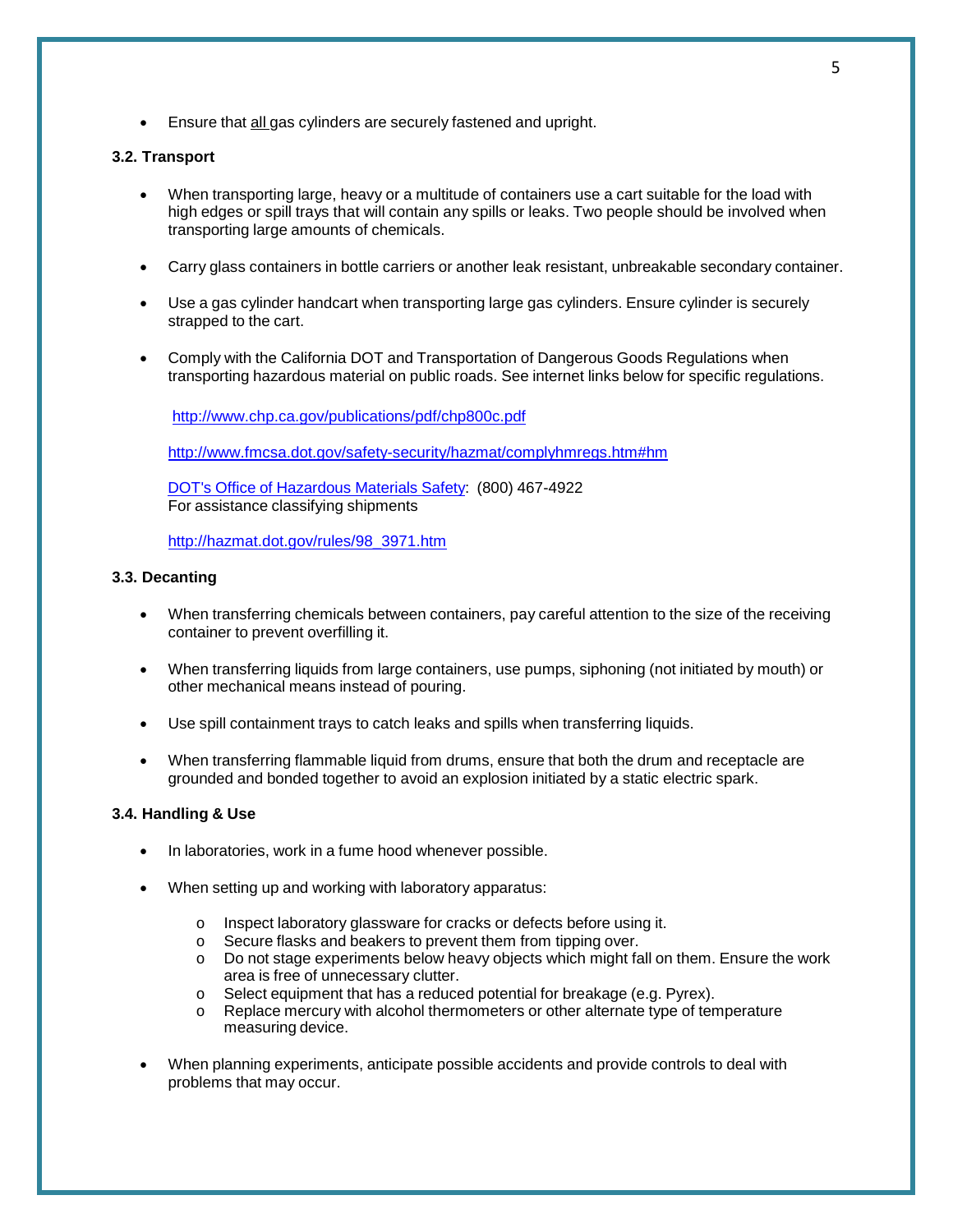- If you must work alone, ensure the working alone protocol addresses chemical spill response as part of the emergency procedures
- Check gas cylinder valves and gas tubing for leakage before use.
- If possible, keep cylinders of highly toxic or corrosive gases in a fume hood or other ventilated enclosure.
- Ensure you have access and know the location of a suitable chemical spill kit before you start working with chemicals.

#### **3.5. Disposal**

- Do not mix incompatible wastes together to avoid uncontrolled chemical reactions.
- Properly identify the contents of all waste containers to avoid inappropriate disposal.
- Leave at least 20% air space in bottles of liquid waste to allow for vapor expansion and to reduce the potential for spills due to overfilling.
- When not in use, keep waste containers securely closed or capped. Do not leave funnels in waste containers.
- Dispose of waste on a regular basis; do not allow excess waste to accumulate in the work area.

### **4. Spill Response Preparation**

Emergency preparedness is an important element of a chemical spill plan. When worksites are prepared for chemical spills, fewer errors are made and there is a reduced risk to persons, property and the environment. The essential elements of spill response preparation are; training, hazard information, proper equipment, and written procedures as described below.

#### **4.1. Training**

24 HAZWOPER Training Certification is coordinated by the CSO and supported by KGI administration to interested individuals who wish to serve two years on the KGI Chemical Spill Team. The Designate(s) then use this to support spill response efforts and to assist laboratory specific training to individuals.

This training includes, guidelines for emergency response, review of laboratory specific chemical spill response plan development, instruction in spill cleanup techniques, and review of hazards found in the work area (chemical, physical, biological) which may be of concern during chemical spill response.

#### **4.2. Hazard Information**

Information on the chemical hazards present at the worksite must be kept up-to-date and readily available. Sources of information include Material Safety Data Sheets, signs, Chemical Inventory, container labels, posters, and reference books. The worksite supervisor, PI and CSO are responsible for ensuring that this information is readily available to worksite personnel.

#### **4.3. Equipment**

The Chemical Spill Team is responsible for ensuring that an adequate supply of spill response equipment is maintained in each laboratory as well as a Master Spill Kit which is located in the autoclave room in building 535 and the small autoclave room in building 517. The equipment required includes; first-aid equipment, personal protective equipment, spill cleanup supplies.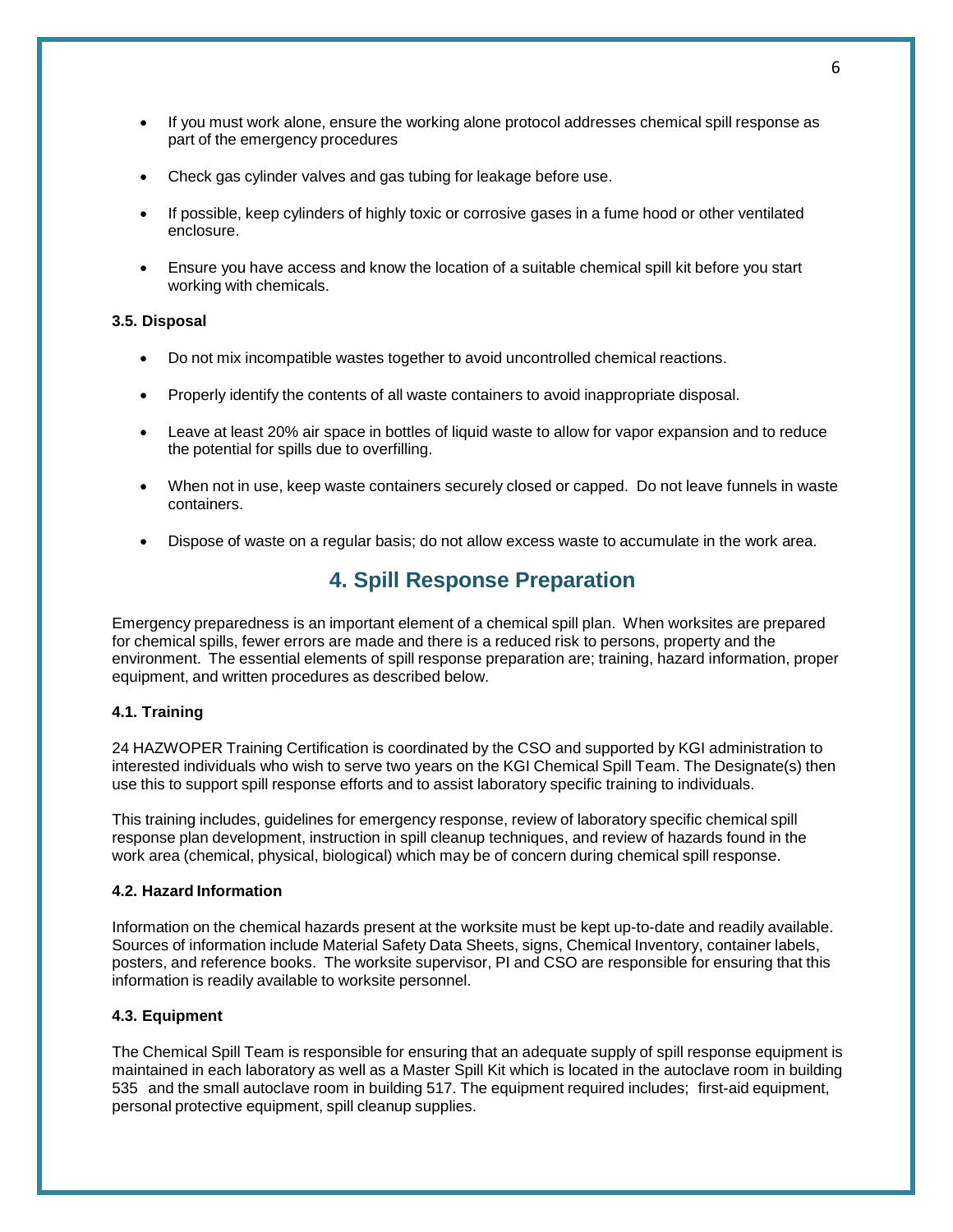#### **4.4. Procedures**

The procedures given in **Section IV (4) of KGI'S Chemical Hygiene Plan** provide general guidance for responding to chemical spills and **Appendix B** of this document includes a flow chart summarizing the actions which will be taken. A copy of this procedure should be made available to personnel at all worksites at KGI.

### **5. Spill Response Guides**

### **Spill Response Guide No. 1: Flammable Liquids**

Flammable liquids have *flash points below* 37.8°C, evaporate quickly, and within a short period of time can reach high vapor concentration. Some common examples of flammable liquids include ethanol, methanol, hexane, diethyl ether, and toluene. Larger spills of flammable liquids may require a response by the fire department if vapor concentration exceeds the lower explosion limit (LEL). **A spill of more than 500 mL is an emergency** that requires area evacuation and notification of the **Safety Manager Jasmine Yu (7- 8698) or Facility Supervisor Natalie Barnard (7-0339)**. Spills of less than 500mL can be cleaned-up by local personnel who are adequately trained and have the proper spill response equipment available. If this is the case, proceed as follows:

- 1) If spill absorbent is available in the immediate area, dike around the spill (**see Step 6 below**) if it is safe to do so. This will prevent the spill from spreading further.
- 2) Immediately extinguish any open flames and, and isolate and evacuate the spill area.
- 3) If the area's ventilation system recirculates the air throughout the building, call the **Facility Helpline (7-0144) or Facilities Supervisor Natalie Barnard (7-0339)** to have the ventilation shut down to prevent the spread of vapor throughout the building. In addition, close any open doors to also help prevent the spread of vapors.
- 4) Assemble spill team members and the spill response kit outside the spill area. **Obtain and read the MSDS** for the substance to determine the hazards associated with it and any special precautions that will need to be taken.
- 5) Don the appropriate personal protective equipment. Depending on the scale of the spill and properties of the spilled substance, this can include:
	- a. Gloves **as recommended by MSDS or glove manufacturer.**
	- b. Splash goggles or face shield.
	- c. Shoe covers or rubber boots.
	- d. Lab coat or  $Tyvek^{TM}$  coveralls.
	- e. Half mask air-purifying respirator with **organic vapor or combination** cartridges, or **as otherwise recommended by the MSDS or respirator manufacturer**.
- 6) If not already done, dike around the spill using spill absorbent or spill pillows. Do not use paper towels to absorb the spill since this increases the rate of evaporation and vapor concentration of the liquid.
- 7) Carefully cover the spill area with spill absorbent or spill pillows, starting at the outside and working inward.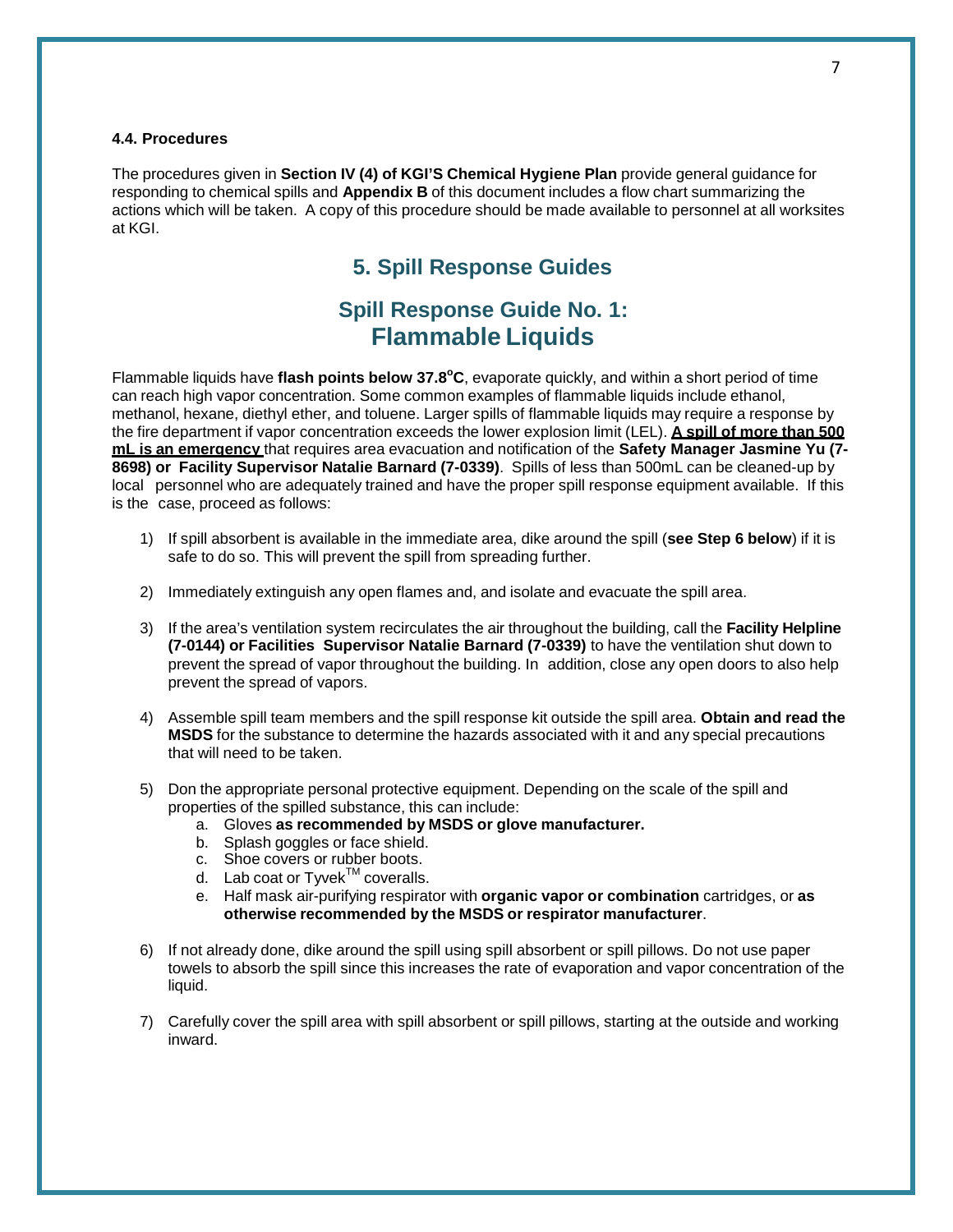- 8) Sweep up the residue using spark-proof tools and place the residue into a labeled, plastic, waste container (plastic pail with lid or double heavy duty plastic bags). Store for disposal as hazardous waste.
- 9) Mop the affected area using detergent and water. Dispose of this water to the sanitary sewer.
- 10) Remove and bag personal protective equipment for cleaning or disposal.
- 11) If the ventilation system has been shut down, contact **Facility Helpline (7-0144) or Facilities Supervisor Natalie Barnard (7-0339)** to have it restarted.

Once the spill has been cleaned up, the area should not be reentered until it has been purged of all remaining vapor. In the absence of air monitoring equipment, wait at least **1 hour** before reentering the area.

# **Spill Response Guide No. 2: Combustible & Other Nonflammable Organic Liquids**

Combustible liquids (e.g. mineral spirits) have **flash points above 37.8o C but below 93.3 <sup>o</sup> C** and are not fire hazards at room temperature. The principal hazard from non-flammable, volatile liquid spills is exposure to the vapor by inhalation or skin absorption. **A spill of more than 1 litre is an emergency** that requires area evacuation and notification of the **Facilities Supervisor Natalie Barnard (7-0339), or Safety Manager Jasmine Yu (7-8698)**. Spills of less than 1 litre can be cleaned up by local personnel who are adequately trained and have the proper spill response equipment available. If this is the case, proceed as follows:

- 1) If spill absorbent is available in the immediate area, dike around the spill (**see Step 6 below**) if it is safe to do so. This will prevent the spill from spreading further.
- 2) Immediately extinguish any open flames, and isolate and evacuate the spill area.
- 3) If the area's ventilation system recirculates the air throughout the building, call **Facility Helpline (7- 0144) or Facilities Supervisor Natalie Barnard (7-0339)** to have the ventilation shut down to prevent the spread of vapor throughout the building. In addition, close any open doors to also help prevent the spread of vapors.
- 4) Assemble spill team members and the spill response kit outside the spill area. **Obtain and read the MSDS** for the substance to determine the hazards associated with it and any special precautions that will need to be taken.
- 5) Don the appropriate personal protective equipment. Depending on the scale of the spill and properties of the spilled substance, this can include:
	- a. Gloves **as recommended by MSDS or glove manufacturer.**
	- b. Splash goggles or face shield.
	- c. Shoe covers or rubber boots.
	- d. Lab coat or Tyvek™ coveralls.
	- e. Half mask air-purifying respirator with **organic vapor or combination** cartridges, or **as otherwise recommended by the MSDS or respirator manufacturer**.
- 6) If not already done, dike around the spill using spill absorbent or spill pillows. Do not use paper towels to absorb the spill since this increases the rate of evaporation and vapor concentration of the liquid.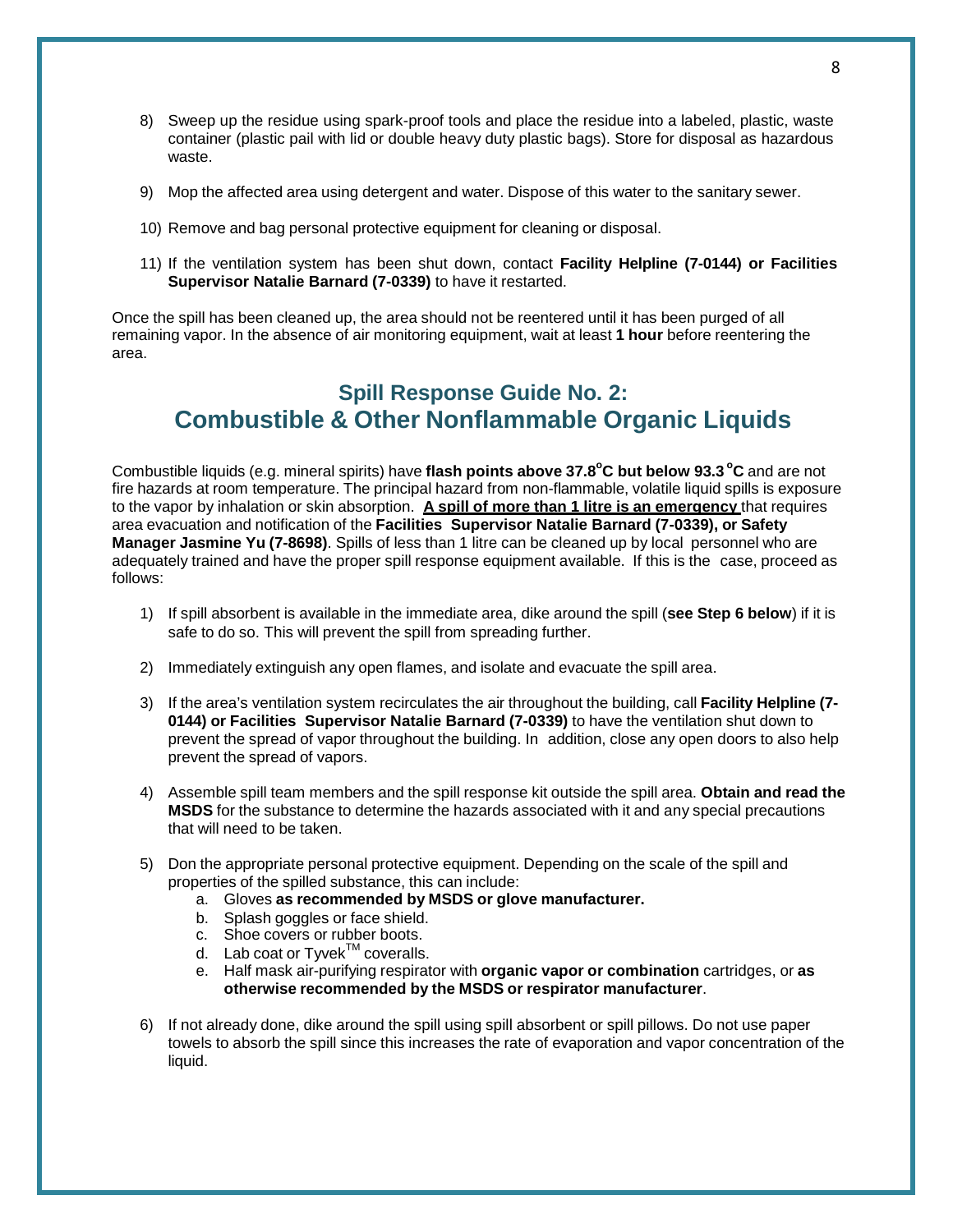- 7) Carefully cover the spill area with spill absorbent or spill pillows, starting at the outside and working inward.
- 8) Sweep up the residue using spark-proof tools and place the residue into a labeled, plastic, waste container (plastic pail with lid or double heavy duty plastic bags). Save for disposal as hazardous waste.
- 9) Mop the affected area using detergent and water. Dispose of this water to the sanitary sewer.
- 10) Remove and bag personal protective equipment for cleaning or disposal.
- 11) If the ventilation system has been shut down, contact **Facility Helpline (7-0144) or Facilities Supervisor Natalie Barnard (7-0339)** to have it restarted.

Once the spill has been cleaned up, the area should not be reentered until it has been purged of all remaining vapor. In the absence of air monitoring equipment, wait at least **1 hour** before reentering the area.

### **Spill Response Guide No. 3: Acid Spills**

The principal concern is the corrosive effect of these substances. Dilute solutions irritate the skin, while concentrated solutions can result in burns and also react violently with water

Hydrofluoric acid can penetrate deeply and damage underlying tissue. **Note that hydrofluoric acid spills require special response procedures. If you work with hydrofluoric acid, you must have a site specific safe work procedure, that includes spill and emergency response procedures.**

**A spill of more than 1 litre of liquid or 500g of solid acid is an emergency** that requires area evacuation and notification of the **Facility Helpline (7-0144), Facilities Supervisor Natalie Barnard (7- 0339), or Safety Manager Jasmine Yu (7-8698)**. **All spills of concentrated hydrofluoric acid are emergencies** and require outside assistance. Spills of less than 1 litre / 500g can be cleaned up by local personnel who are adequately trained and have the proper spill response equipment available. If this is the case, proceed as follows for a **liquid acid spill**:

- 1) If spill absorbent is available in the immediate area, dike around the spill (**see Step 6 below**) if it is safe to do so. This will prevent the spill from spreading further.
- 2) Isolate & evacuate the spill area.
- 3) If the spilled chemical is volatile, and the area's ventilation system recirculates the air throughout the building, call the **Facility Helpline (7-0144), Facilities Supervisor Natalie Barnard (7-0339), or Safety Manager Jasmine Yu (7-8698)** to have the ventilation shut down to prevent the spread of vapor throughout the building. In addition, close any open doors to also help prevent the spread of vapors.
- 4) Assemble spill team members and the spill response kit outside the spill area. **Obtain and read the MSDS** for the substance to determine the hazards associated with it and any special precautions that will need to be taken.
- 5) Don the appropriate personal protective equipment. Depending on the scale of the spill and properties of the spilled substance, this can include:
	- a. Gloves **as recommended by MSDS or glove manufacturer.**
	- b. Splash goggles or face shield.
	- c. Shoe covers or rubber boots.
	- d. Lab coat or  $T$ yvek $^{TM}$  coveralls.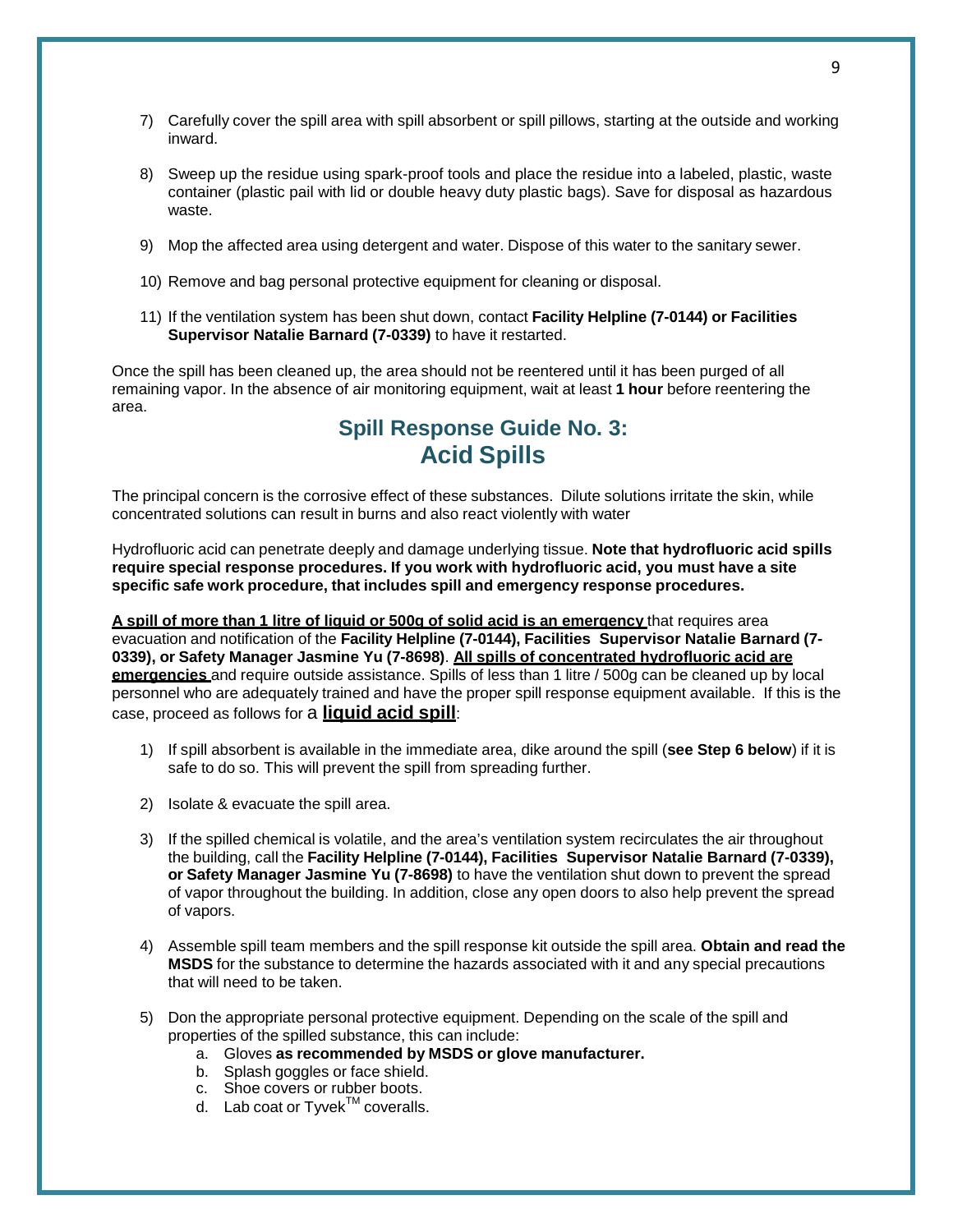#### e. Half mask air-purifying respirator with **acid gas or combination** cartridges, or **as otherwise recommended by the MSDS or respirator manufacturer**.

- 6) If not already done, dike around the spill using spill absorbent or spill pillows. Ideally, use spill absorbent that contains a mild neutralizing agent such as sodium carbonate (soda ash)
- 7) Carefully cover the spill area with spill absorbent or spill pillows, starting at the outside and working inward.
- 8) Sweep up the residue using spark-proof tools and place the residue into a labeled, plastic, waste container (plastic pail with lid or double heavy duty plastic bags). Store for disposal as hazardous waste.
- 9) Check the pH of the spill area. If it is less than pH6, then neutralize with a dilute solution of 5% sodium bicarbonate (baking soda).
- 10) Mop the affected area using detergent and water. Dispose of this water to the sanitary sewer.
- 11) Remove and bag personal protective equipment for cleaning or disposal.
- 12) If the ventilation system has been shut down, contact **Facility Helpline (7-0144), Facilities Supervisor Natalie Barnard (7-0339), or Safety Manager Jasmine Yu (7-8698)** to have it restarted.

Once the spill has been cleaned up, the area should be free of any acid fumes or vapors. However, if odors or irritation is still noted, isolate the area and wait at least **1 hour** before reentering.

#### For a **solid acid spill**;

- 1) Isolate the spill area, and assemble spill team members and the spill response kit outside the spill area. **Obtain and read the MSDS** for the substance to determine the hazards associated with it and any special precautions that will need to be taken.
- 2) Don the appropriate personal protective equipment. Depending on the scale of the spill and properties of the spilled substance, this can include:
	- a. Gloves **as recommended by MSDS or glove manufacturer.**
	- b. Safety glasses or goggles.
	- c. Lab coat.
	- d. Half mask air-purifying respirator with **N95 or greater protection** particulate filter, or **as otherwise recommended by the MSDS or respirator manufacturer**.
- 3) If necessary, slightly moisten the solid, to minimize dust production. Use water, or if the material is water reactive, another inert liquid (e.g. ethylene glycol).
- 4) Sweep up the residue using spark-proof tools and place the residue into a labeled, plastic, waste container (plastic pail with lid or double heavy duty plastic bags). Store for disposal as hazardous waste.
- 5) Remaining solid acid residue may be neutralized using a dilute solution of sodium bicarbonate (baking soda). Check the pH of the spill area; the final pH should be between pH 6 and pH 10. Use spill absorbent or spill pillows to absorb the neutralized residue.
- 6) Mop the affected area using detergent and water. Dispose of this water to the sanitary sewer.
- 7) Remove and bag personal protective equipment for cleaning or disposal.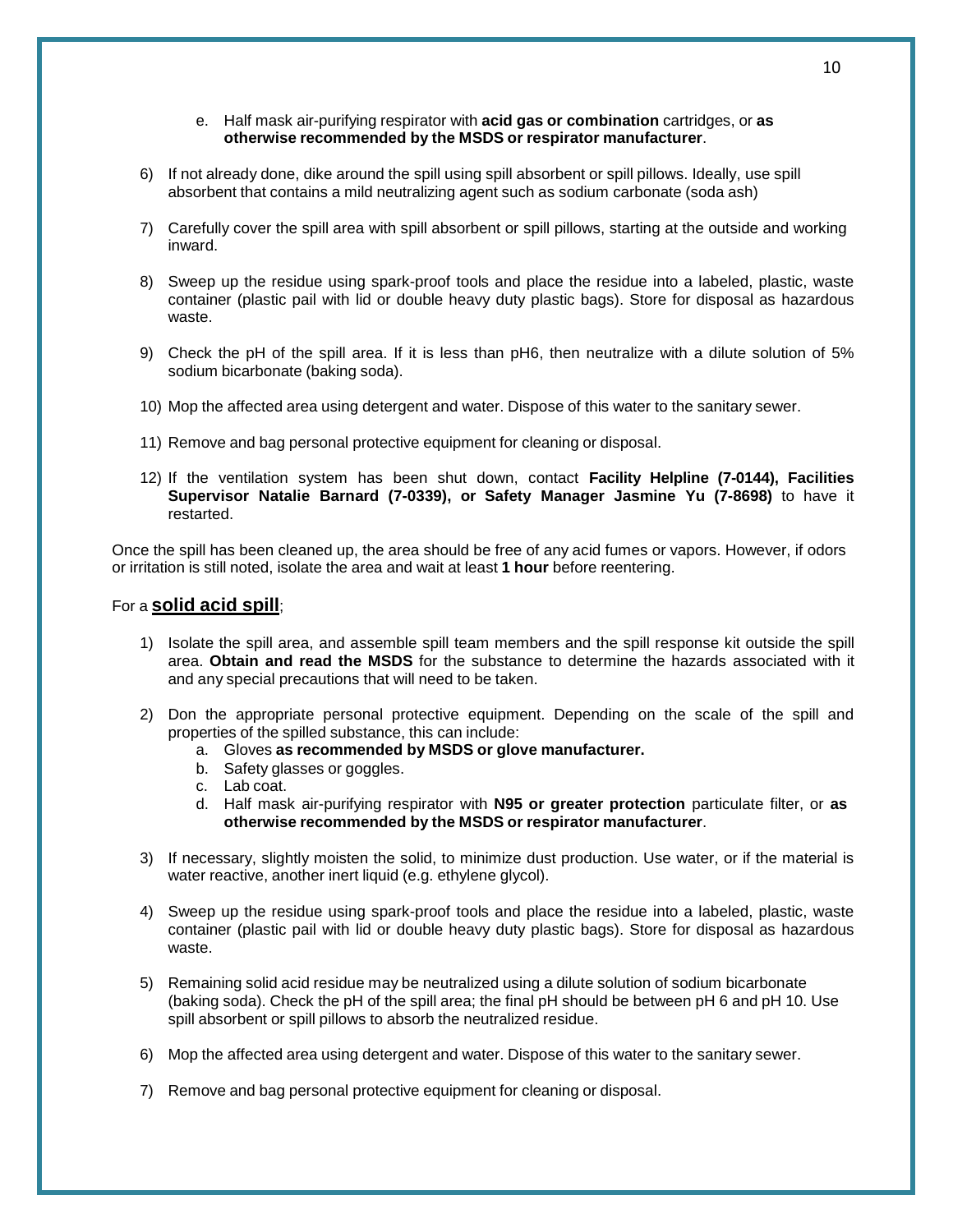# **Spill Response Guide No. 4: Alkali & Base Spills**

Like acids, the principal concern is the corrosive effect of these substances. Dilute solutions irritate the skin, while concentrated solutions can result in burns. Concentrated alkali compounds can penetrate deeply and damage underlying tissue.

A spill of more than 1 litre of liquid or 500g of solid alkali or base is an emergency that requires area evacuation and notification of the **Facility Helpline (7-0144), Facilities Supervisor Natalie Barnard (7- 0339), or Safety Manager Jasmine Yu (7-8698).** Spills of less than 1 litre / 500g can be cleaned up by local personnel who are adequately trained and have the proper spill response equipment available. If this is the case, proceed as follows for a **liquid alkali or base spill**:

- 1) If spill absorbent is available in the immediate area, dike around the spill (**see Step 6 below**) if it is safe to do so. This will prevent the spill from spreading further.
- 2) Isolate and evacuate the spill area.
- 3) If the spilled chemical is volatile, and the area's ventilation system recirculates the air throughout the building, call the **Facility Helpline (7-0144), Facilities Supervisor Natalie Barnard (7-0339), or Safety Manager Jasmine Yu (7-8698)** to have the ventilation shut down to prevent the spread of vapor throughout the building. In addition, close any open doors to also help prevent the spread of vapors.
- 4) Assemble spill team members and the spill response kit outside the spill area. **Obtain and read the MSDS** for the substance to determine the hazards associated with it and any special precautions that will need to be taken.
- 5) Don the appropriate personal protective equipment. Depending on the scale of the spill and properties of the spilled substance, this can include:
	- a. Gloves **as recommended by MSDS or glove manufacturer.**
	- b. Splash goggles or face shield.
	- c. Shoe covers or rubber boots.
	- d. Lab coat or Tyvek™ coveralls.
	- e. Half mask air-purifying respirator with cartridges/filters **as recommended by the MSDS or respirator manufacturer**.
- 6) If not already done, dike around the spill using spill absorbent or spill pillows. Ideally, use spill absorbent that contains a mild neutralizing agent such as sodium carbonate (soda ash)
- 7) Carefully cover the spill area with spill absorbent or spill pillows, starting at the outside and working inward.
- 8) Sweep up the residue using spark-proof tools and place the residue into a labeled, plastic, waste container (plastic pail with lid or double heavy duty plastic bags). Store for disposal as hazardous waste.
- 9) Check the pH of the spill area. If it is greater than pH10, then neutralize with a dilute solution of 5% citric acid.
- 10) Mop the affected area using detergent and water. Dispose of this water to the sanitary sewer.

11) Remove and bag personal protective equipment for cleaning or disposal.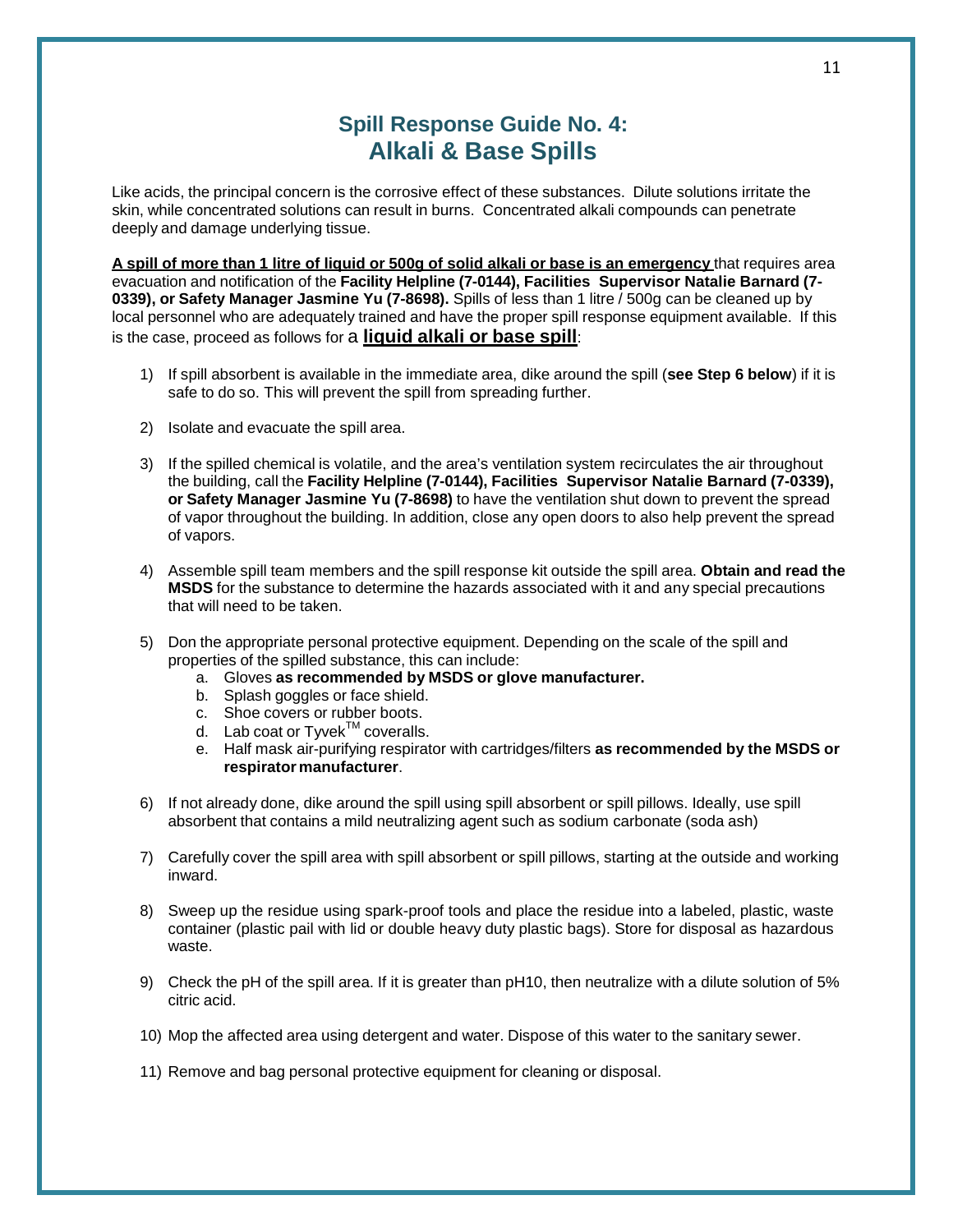12) If the ventilation system has been shut down, contact **Facility Helpline (7-0144), Facilities Supervisor Natalie Barnard (7-0339), or Safety Manager Jasmine Yu (7-8698)** to have it restarted.

Once the spill has been cleaned up, the area should be free of any alkali fumes or vapors. However, if odors or irritation is still noted, isolate the area and wait at least **1 hour** before reentering.

#### For a **solid alkali or base spill**;

- 1) Isolate the spill area, and assemble spill team members and the spill response kit outside the spill area. **Obtain and read the MSDS** for the substance to determine the hazards associated with it and any special precautions that will need to be taken.
- 2) Don the appropriate personal protective equipment. Depending on the scale of the spill and properties of the spilled substance, this can include:
	- a. Gloves **as recommended by MSDS or glove manufacturer.**
	- b. Safety glasses or goggles.
	- c. Lab coat.
	- d. Half mask air-purifying respirator with **N95 or greater protection** particulate filter or **as recommended by the MSDS or respirator manufacturer**.
- 3) If necessary, slightly moisten the solid, to minimize dust production. Use water, or if the material is water reactive, another inert liquid (e.g. ethylene glycol).
- 4) Sweep up the residue using spark-proof tools and place the residue into a labeled, plastic, waste container (plastic pail with lid or double heavy duty plastic bags). Store for disposal as hazardous waste.
- 5) Remaining solid alkali or base residue may be neutralized using a dilute solution of 5% citric acid. Check the pH of the spill area; the final pH should be between pH 6 and pH 10. Use spill absorbent or spill pillows to absorb the neutralized residue.
- 6) Mop the affected area using detergent and water. Dispose of this water to the sanitary sewer.
- 7) Remove and bag personal protective equipment for cleaning or disposal.

## **Spill Response Guide No. 5: Mercury Spills**

Elemental mercury and mercury compounds are toxic by inhalation and in some cases, absorption through the skin. Although mercury evaporates slowly, in areas of poor ventilation the vapor concentration will increase over time and become a chronic or acute health hazard.

**Spills in excess of 30mL are emergencies** that require area evacuation and notification of the **Facility Helpline (7-0144), Facilities Supervisor Natalie Barnard (7-0339), or Safety Manager Jasmine Yu (7- 8698).** Spills of less than 30mL can be cleaned up by local personnel who are adequately trained and have the proper spill response equipment available. If this is the case, proceed as follows for a mercury spill;

- 1) Isolate and evacuate the spill area.
- 2) Assemble spill team members and the spill response kit outside the spill area.
- 3) Don the appropriate personal protective equipment. Depending on the scale of the spill, this can include:
	- a. Nitrile gloves.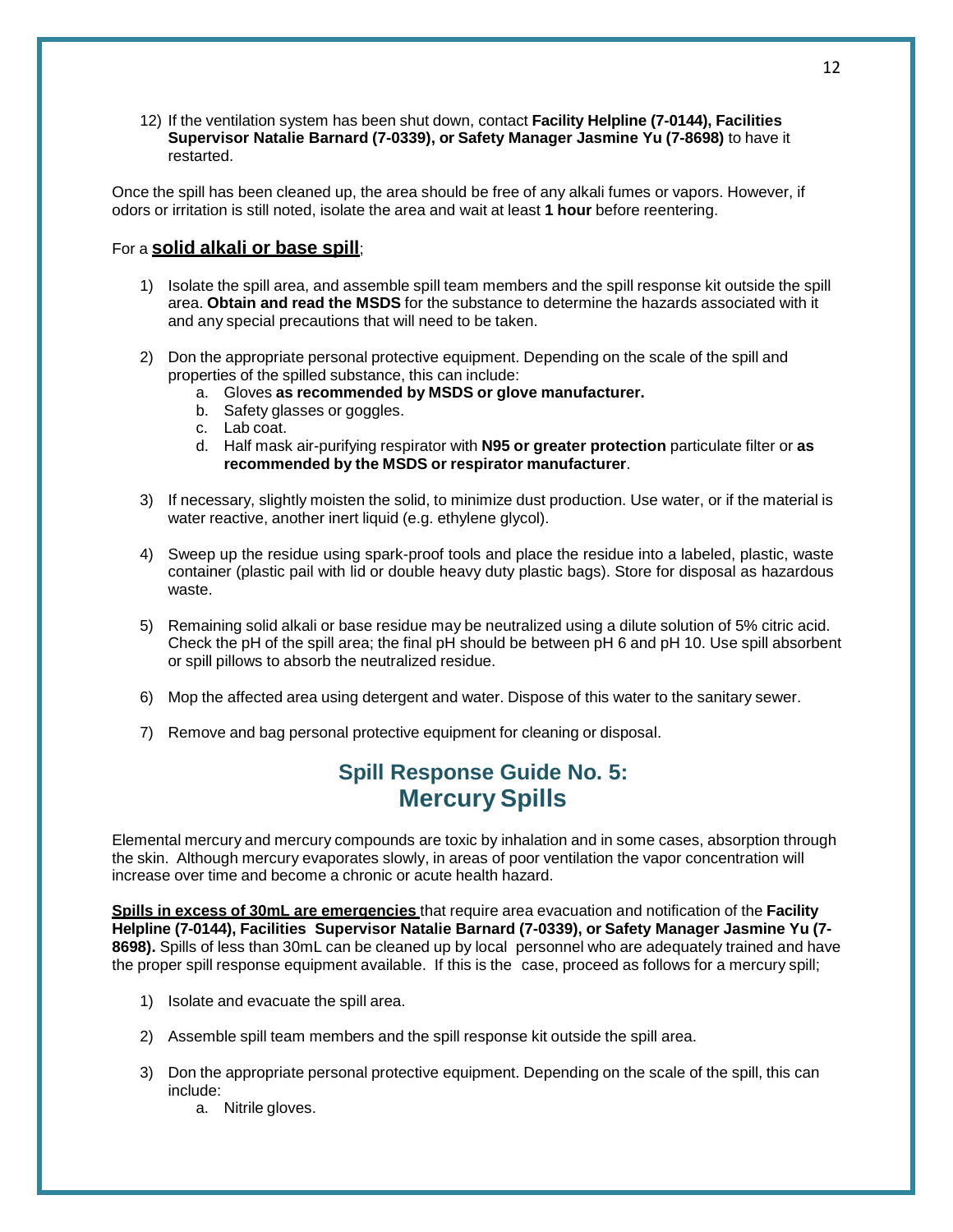- b. Safety glasses or splash goggles.
- c. Shoe covers or rubber boots.
- d. Lab coat or  $Tyvek^{TM}$  coveralls.
- e. Half mask air-purifying respirator with **mercury vapor** cartridges.
- 4) Using a razor blade, scrapper or similar tool, gently push small droplets of mercury together and remove them using a hand-held mercury aspirator or disposable pipette. Do not use a household vacuum cleaner since this will disperse mercury vapor throughout the room.
- 5) Pipette the aspirated mercury into a labeled glass waste container. Shine a flashlight on the surface to identify small mercury droplets that escape into cracks and crevices.
- 6) Spread a commercial mercury amalgam mix over the contaminated surface after all visible mercury droplets have been removed. Sweep up mercury amalgam using a small brush and dispose of it into a labeled glass waste container. Take care not to break up any mercury droplets. Alternately, wipe the surface using a mercury absorbent cloth (e.g. Mercon wipes) or suppressant and dispose of it into a labeled clear, plastic bag.
- 7) Send all mercury and contaminated material for disposal as hazardous.
- 8) Remove and bag personal protective equipment for cleaning or disposal.

# **Spill Response Guide No. 6: Oxidizer Spills**

Oxidizing agents can ignite organic solvents and combustible materials. They are also skin and respiratory irritants. Examples include concentrated hydrogen peroxide, and permanganate, chlorate, nitrate and dichromate compounds. **Spills in excess of 1 litre of liquid or 500 grams of solid oxidizer are emergencies** and require area evacuation and notification of the **Facility Helpline (7-0144), Facilities Supervisor Natalie Barnard (7-0339), or Safety Manager Jasmine Yu (7-8698)**. Spills of less than 1 litre / 500g can be cleaned up by local personnel who are adequately trained and have the proper spill response equipment available. If this is the case, proceed as follows for a **liquid oxidizer spill**:

- 1) If spill is available in the immediate area, dike around the spill (**see Step 5 below**) if it is safe to do so. This will prevent the spill from spreading further.
- 2) Isolate and evacuate the spill area.
- 3) Assemble spill team members and the spill response kit outside the spill area. **Obtain and read the MSDS** for the substance to determine the hazards associated with it and any special precautions that will need to be taken.
- 4) Don the appropriate personal protective equipment. Depending on the scale of the spill and properties of the spilled substance, this can include:
	- a. Gloves **as recommended by MSDS or glove manufacturer.**
	- b. Splash goggles or face shield.
	- c. Shoe covers or rubber boots.
	- d. Lab coat or  $T$ yvek $T^M$  coveralls.
	- e. Half mask air-purifying respirator with cartridges and/or filters **as recommended by the MSDS or respirator manufacturer**.
- 5) If not already done, dike around the spill using spill absorbent or spill pillows. Remove or moisten with water any combustible affected by the spill.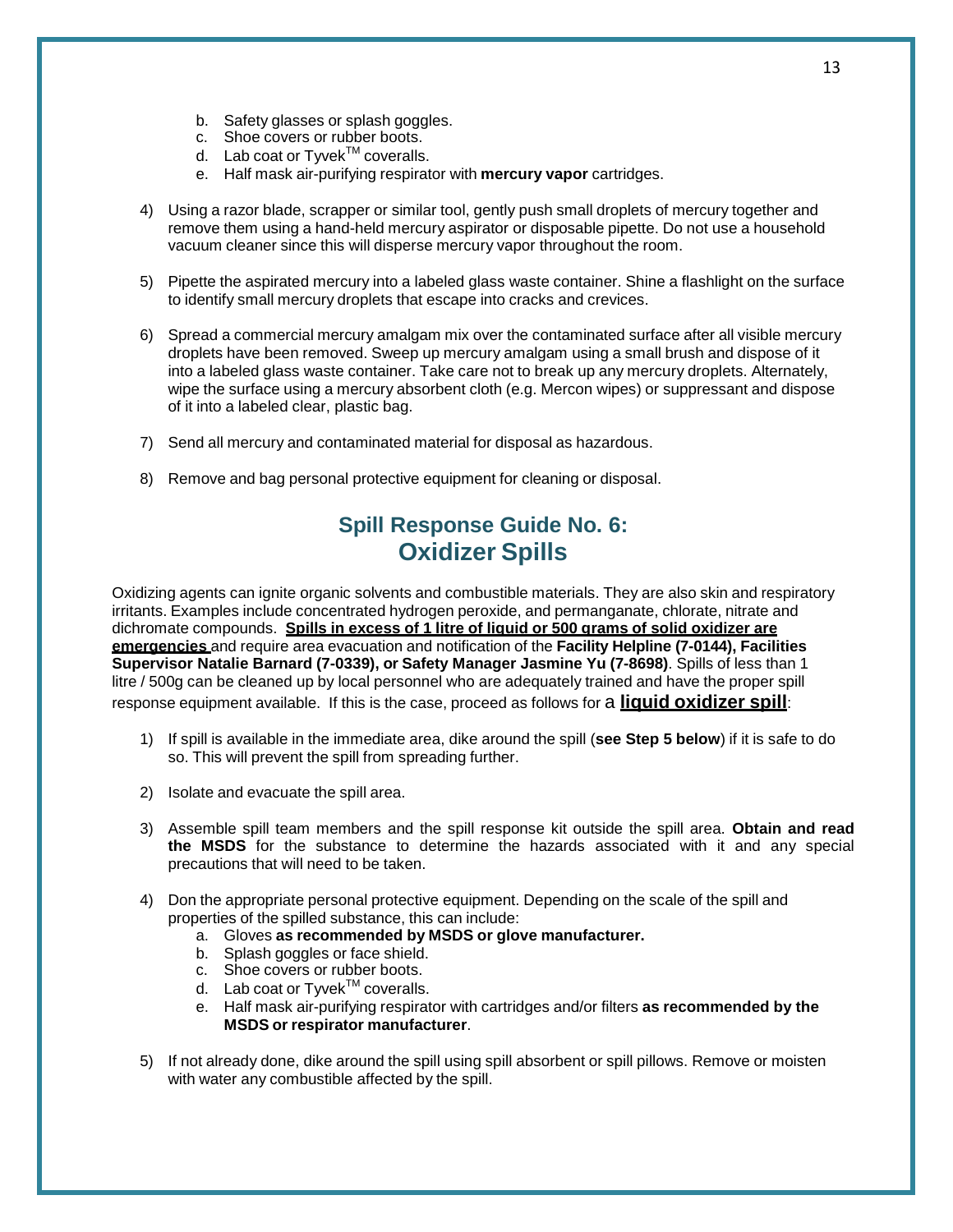- 6) Carefully cover the spill area with spill absorbent or spill pillows, starting at the outside and working inward.
- 7) Sweep up the residue using spark-proof tools and place the residue into a labeled, plastic, waste container (plastic pail with lid or double heavy duty plastic bags). Store for disposal as hazardous waste.
- 8) Mop the affected area using detergent and water. Dispose of this water to the sanitary sewer.
- 9) Remove and bag personal protective equipment for cleaning or disposal.

#### For a **solid oxidizer spill:**

- 1) Isolate the spill area, and assemble spill team members and the spill response kit outside the spill area. **Obtain and read the MSDS** for the substance to determine the hazards associated with it and any special precautions that will need to be taken.
- 2) Don the appropriate personal protective equipment. Depending on the scale of the spill and properties of the spilled substance, this can include:
	- a. Gloves **as recommended by MSDS or glove manufacturer.**
	- b. Safety glasses or goggles.
	- c. Lab coat.
	- d. Half mask air-purifying respirator with **N95 or greater protection** particulate filter or **as recommended by the MSDS or respirator manufacturer**.
- 3) Sweep up the residue using spark-proof tools and place the residue into a labeled, plastic, waste container (plastic pail with lid or double heavy duty plastic bags). Send them for disposal as hazardous waste.
- 4) If there is still oxidizer residue left in the spill area, neutralize with dilute 5% sodium thiosulfate solution. Use spill absorbent or spill pillows to absorb the neutralized residue.
- 5) Mop the affected area using detergent and water. Dispose of this water to the sanitary sewer.
- 6) Remove and bag personal protective equipment for cleaning or disposal.

# **Spill Response Guide No. 7: Highly Toxic Materials Spills**

Highly toxic chemicals include those with high acute systemic toxicity, and substances with chronic toxic effects such as carcinogens, reproductive or developmental (embryotoxins, teratogens) toxins, and mutagens. Also included in this category are compounds that can easily produce toxic products. For example, cyanide and sulfide salts produce toxic hydrogen cyanide and hydrogen sulfide, respectively, in the presence of acids. **In general, spills of more than 100mL of liquid or 50g of solid of these substances are emergencies** and require area evacuation and notification of the **Facility Helpline (7- 0144), Facilities Supervisor Natalie Barnard (7-0339), or Safety Manager Jasmine Yu (7-8698).** Spills of less than 100mL / 50g can be cleaned up by local personnel who are adequately trained and have the proper spill response equipment available. **These chemicals, however, should always be evaluated on an individual basis.** Proceed as follows for a **liquid spill**:

1) If spill absorbent is available in the immediate area, dike around the spill (**see Step 5 below**) if it is safe to do so. This will prevent the spill from spreading further.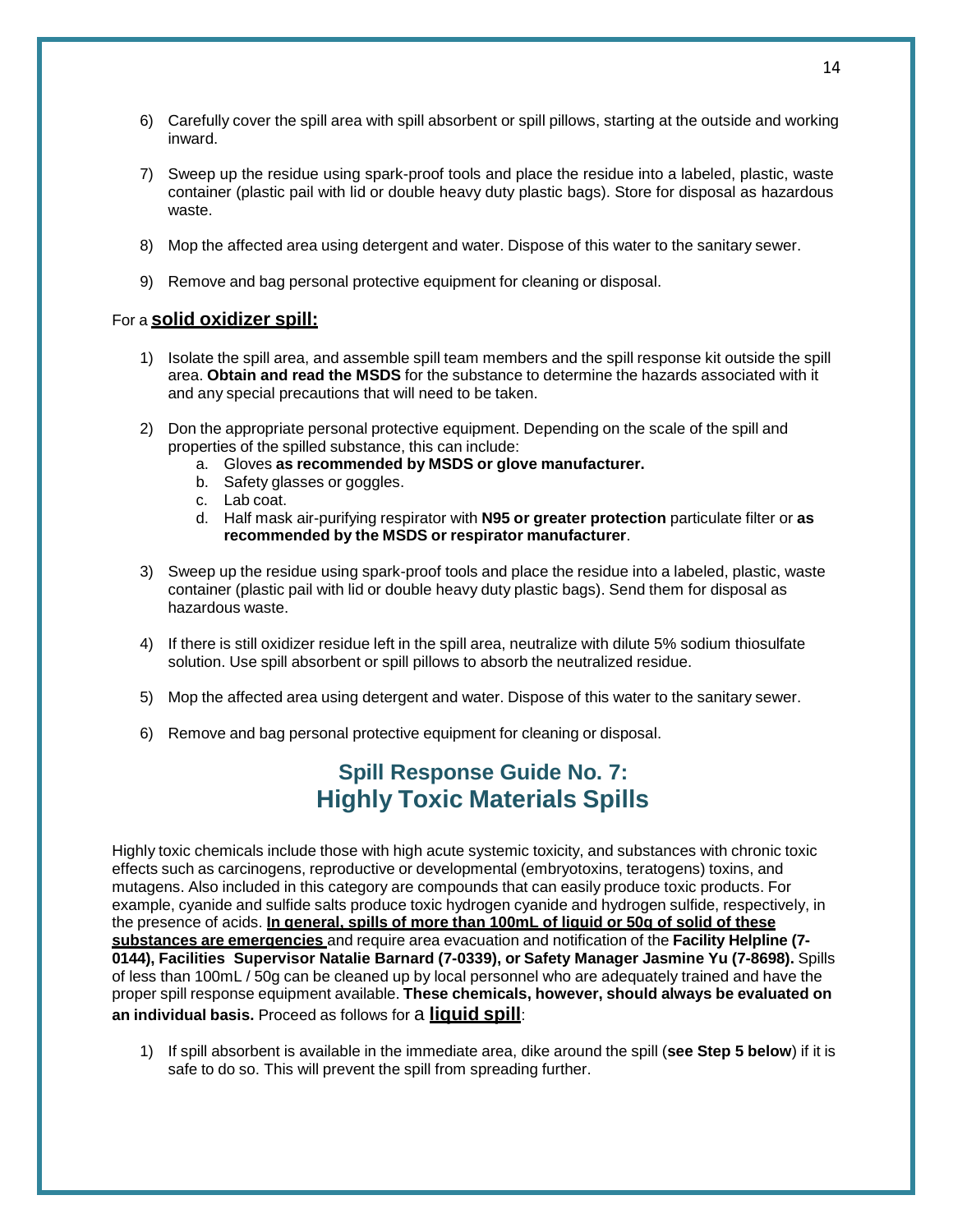- 2) If the spilled chemical is volatile, and the area's ventilation system recirculates the air throughout the building, call the **Facility Helpline (7-0144), Facilities Supervisor Natalie Barnard (7-0339), or Safety Manager Jasmine Yu (7-8698)** to have the ventilation shut down to prevent the spread of vapor throughout the building. In addition, close any open doors to also help prevent the spread of vapors.
- 3) Isolate the spill area and assemble spill team members and the spill response kit outside the spill area. **Obtain and read the MSDS** for the substance to determine the hazards associated with it and any special precautions that will need to be taken.
- 4) Don the appropriate personal protective equipment. Depending on the scale of the spill and properties of the spilled substance, this can include:
	- a. Gloves **as recommended by MSDS or glove manufacturer.**
	- b. Splash goggles or face shield.
	- c. Shoe covers or rubber boots.
	- d. Lab coat or Tyvek<sup>TM</sup> coveralls.
	- e. Half mask air-purifying respirator with cartridges and / or filters **as recommended by the MSDS or respirator manufacturer**.
- 5) If not already done, dike around the spill using spill absorbent or spill pillows
- 6) Cover the spill area with spill absorbent or spill pillows, starting at the outside and working inward.
- 7) Sweep up the residue using spark-proof tools and place the residue into a labeled, plastic, waste container (plastic pail with lid or double heavy duty plastic bags). Store for disposal as hazardous waste.
- 8) Remove any remaining residue using minimal detergent and water. Absorb this wash water using spill absorbent or spill pillows, and dispose of as hazardous waste as in **Step 7 above**.
- 9) Mop the affected area using detergent and water. Dispose of this water to the sanitary sewer.
- 10) Remove and bag personal protective equipment for cleaning or disposal.
- 11) If the ventilation system has been shut down, contact **Facility Helpline (7-0144), Facilities Supervisor Natalie Barnard (7-0339), or Safety Manager Jasmine Yu (7-8698)** to have it restarted.

#### For a **solid spill:**

- 1) Isolate the spill area, and assemble spill team members and the spill response kit outside the spill area. **Obtain and read the MSDS** for the substance to determine the hazards associated with it and any special precautions that will need to be taken.
- 2) Don the appropriate personal protective equipment. Depending on the scale of the spill and properties of the spilled substance, this can include:
	- a. Gloves **as recommended by MSDS or glove manufacturer.**
	- b. Safety glasses or goggles.
	- c. Lab coat.
	- d. Half mask air-purifying respirator with **N95 or greater protection** particulate filters, or cartridges and/or filters **as recommended by the MSDS or respirator manufacturer**.
- 3) Slightly moisten the solid, to prevent the spread of dust. Use water, or if the material is water reactive, another inert liquid (e.g. ethylene glycol).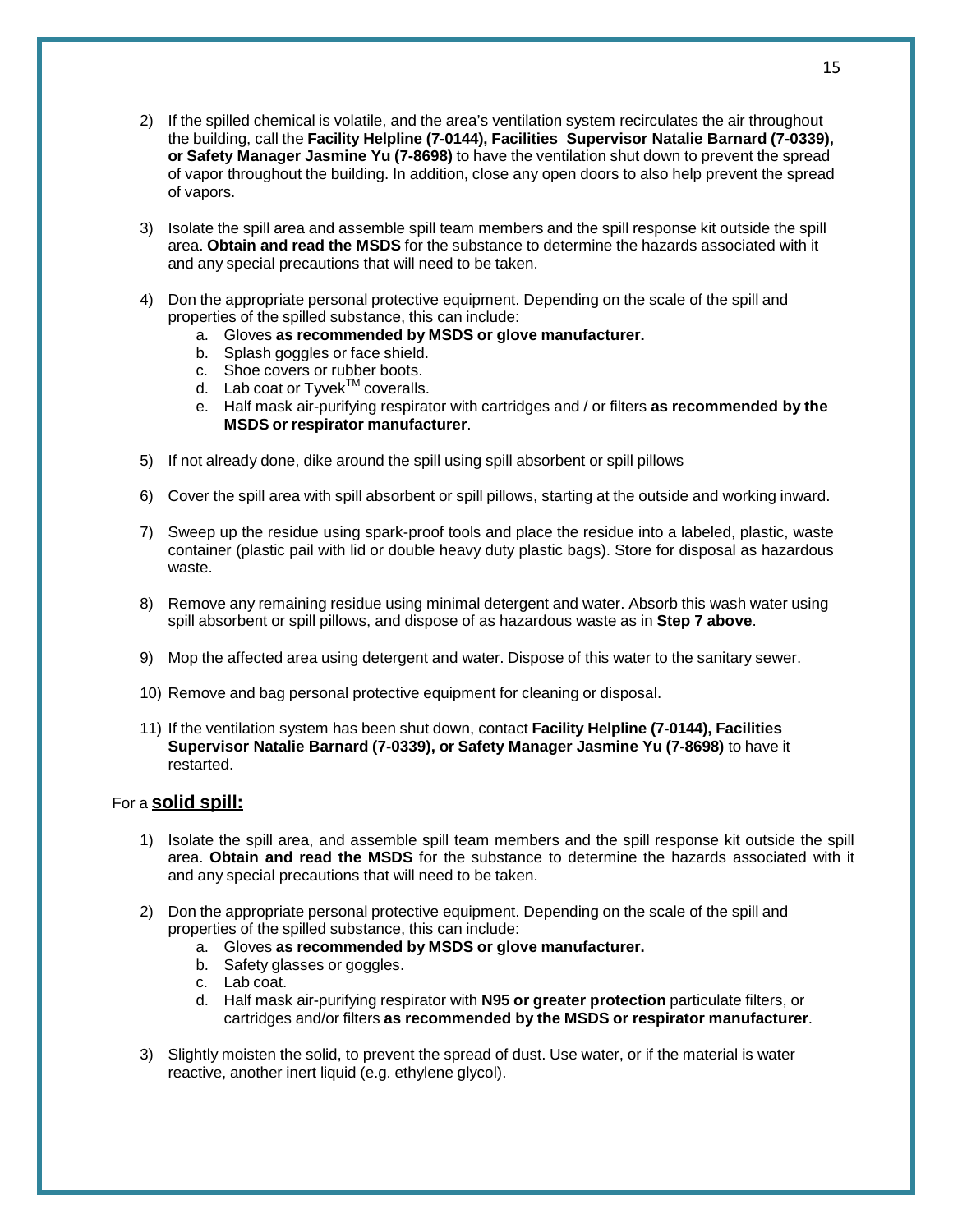- 4) Sweep up the residue using spark-proof tools and place the residue into a labeled, plastic, waste container (plastic pail with lid or double heavy duty plastic bags). Store for disposal as hazardous waste.
- 5) Remove any remaining residue using minimal detergent and water. Absorb this wash water using spill absorbent or spill pillows, and dispose of as hazardous waste as in **Step 4 above**.
- 6) Mop the affected area using detergent and water. Dispose of this water to the sanitary sewer.
- 7) Remove and bag personal protective equipment for cleaning or disposal.

# **Spill Response Guide No. 8: Low Hazard Material Spills**

Low hazard materials are those with no appreciable health hazard when encountered in quantities typical for University work sites. These include such solid materials as sodium chloride, calcium chloride, and liquids such as ethylene glycol, oils, and most paints. **In general, all spills of these materials may be cleaned up by local personnel unless there are other mitigating circumstances** that require outside assistance, area evacuation and notification of the **Facility Helpline (7-0144), Facilities Supervisor Natalie Barnard (7-0339), or Safety Manager Jasmine Yu (7-8698).** If this is not the case, proceed as follows for a **liquid spill**:

- 1) If spill absorbent is available in the immediate area, dike around the spill (**see Step 4 below**) if it is safe to do so. This will prevent the spill from spreading further.
- 2) Move outside the spill area. **Obtain and read the MSDS** to confirm that the material is of low hazard and can be cleaned up safely following this procedure.
- 3) Don the appropriate personal protective equipment. Depending on the scale of the spill and properties of the spilled substance, this can include:
	- a. Gloves **as recommended by MSDS or glove manufacturer.**
	- b. Safety Glasses or Splash goggles.
	- c. Shoe covers or rubber boots.
	- d. Lab coat or Tyvek<sup>TM</sup> coveralls.
- 4) If not already done, dike around the spill using spill absorbent or spill pillows
- 5) Cover the spill area with spill absorbent or spill pillows, starting at the outside and working inward.
- 6) Sweep up the residue using spark-proof tools and place the residue into a labeled, plastic, waste container (plastic pail with lid or double heavy duty plastic bags). Store for disposal as hazardous waste Mop the affected area using detergent and water. Dispose of this water to the sanitary sewer.
- 7) Remove and bag personal protective equipment for cleaning or disposal.

#### For a **solid spill:**

- 1) Move outside the spill area. **Obtain and read the MSDS** to confirm that the material is of low hazard and can be cleaned up safely following this procedure.
- 2) Don the appropriate personal protective equipment. Depending on the scale of the spill and properties of the spilled substance, this can include:
	- a. Gloves **as recommended by MSDS or glove manufacturer.**
	- b. Safety glasses or goggles.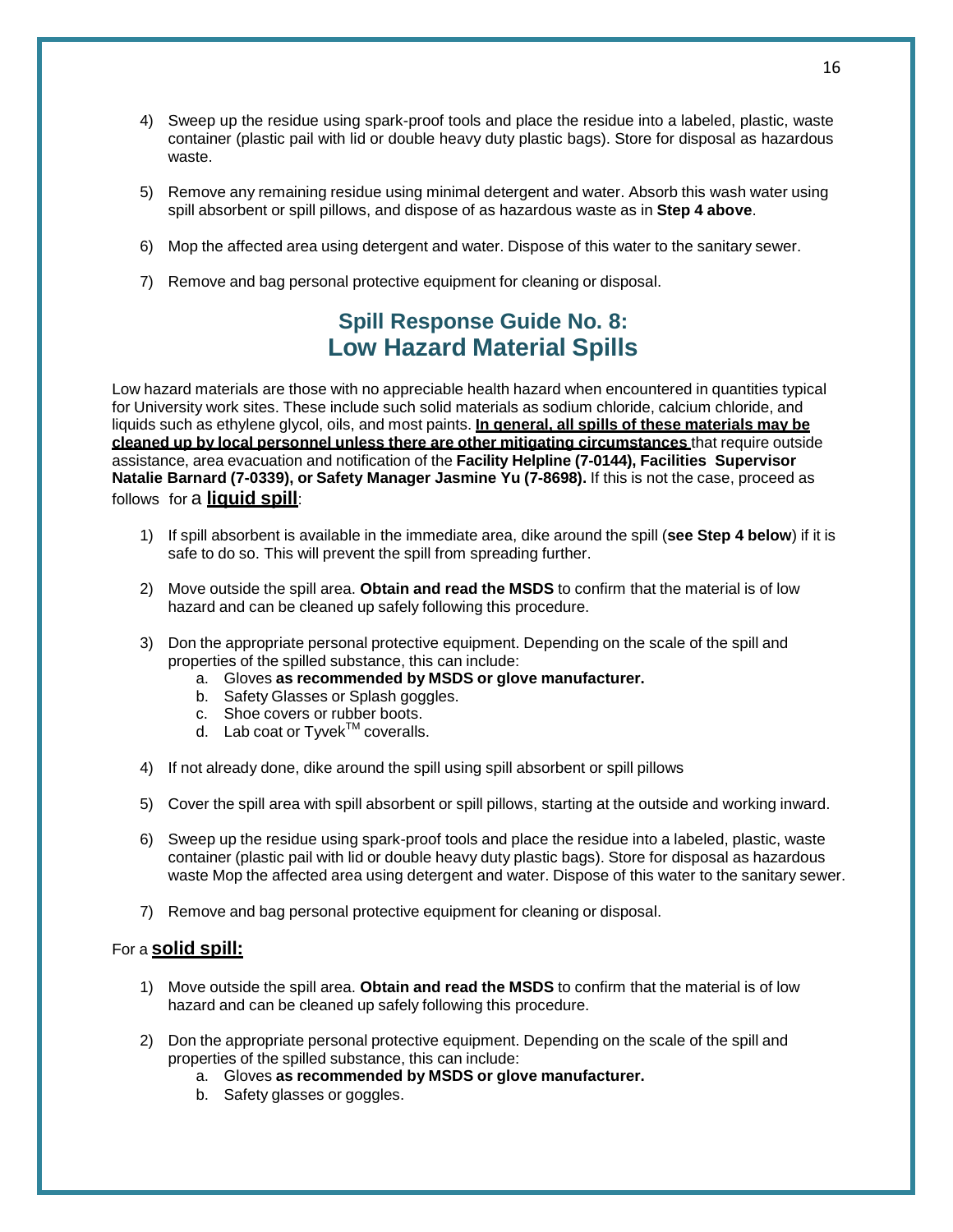- c. Lab coat.
- 3) If necessary, use water to lightly moisten the solid, to minimize the spread of dust.
- 4) Sweep up the residue using spark-proof tools and place the residue into a labeled, plastic, waste container (plastic pail with lid or double heavy duty plastic bags). Store for disposal as hazardous waste.
- 5) Mop the affected area using detergent and water. Dispose of this water to the sanitary sewer.
- 6) Remove and bag personal protective equipment for cleaning or disposal.

## **Spill Response Guide No. 9: Air & Water Reactive Material Spills**

These materials are particularly hazards, since they will rapidly react with water and/or air to produce toxic products, and in many cases are also pyrophoric and may spontaneously ignite in the presence of water and/or air. Typical examples of water and air reactive materials include the alkali metals, metal hydrides and strong reducing agents such as sodium borohydride. **All spills of air & water reactive materials are emergencies** and require area evacuation and notification of **Facility Helpline (7-0144), Facilities Supervisor Natalie Barnard (7-0339), or Safety Manager Jasmine Yu (7-8698).** If a spill of a **liquid reactive material** occurs;

- 1) Isolate the spill area.
- 2) If an inert spill absorbent such as dry sand or kitty litter is available in the immediate area, dike around the spill if it is safe to do so. This will prevent the spill from spreading further.
- 3) Evacuate the area and, if not already done so, contact the **Facility Helpline (7-0144), Facilities Supervisor Natalie Barnard (7-0339), or Safety Manager Jasmine Yu (7-8698).** Meet emergency responders and provide information on the nature, extent and exact location of the spill.

#### For a **solid spill:**

- 1) Isolate the spill area.
- 2) If an inert spill absorbent such as dry sand or kitty litter is immediately available in the area, immediately smother the spilled material if it is safe to do so. For reactive metals (e.g. sodium, potassium), a Class D fire extinguisher may be used.
- 3) Evacuate the area and, if not already done so, contact the **Facility Helpline (7-0144), Facilities Supervisor Natalie Barnard (7-0339), or Safety Manager Jasmine Yu (7-8698).** Meet emergency responders and provide information on the nature, extent and exact location of the spill.

## **Spill Response Guide No. 10: Compressed Gas Leaks**

Compressed gas leaks can be roughly divided into two categories. The first are those leaks which occur away from the cylinder in gas lines, tubing, or apparatus. These, once detected, can generally be stopped by closing the main cylinder valve. The second are those leaks that occur at the cylinder itself, and that cannot be stopped by closing the cylinder valve. Similarly, in some cases, it may not be possible to close a cylinder valve due to age or poor condition of the valve. **All leaking gas cylinders are an emergency**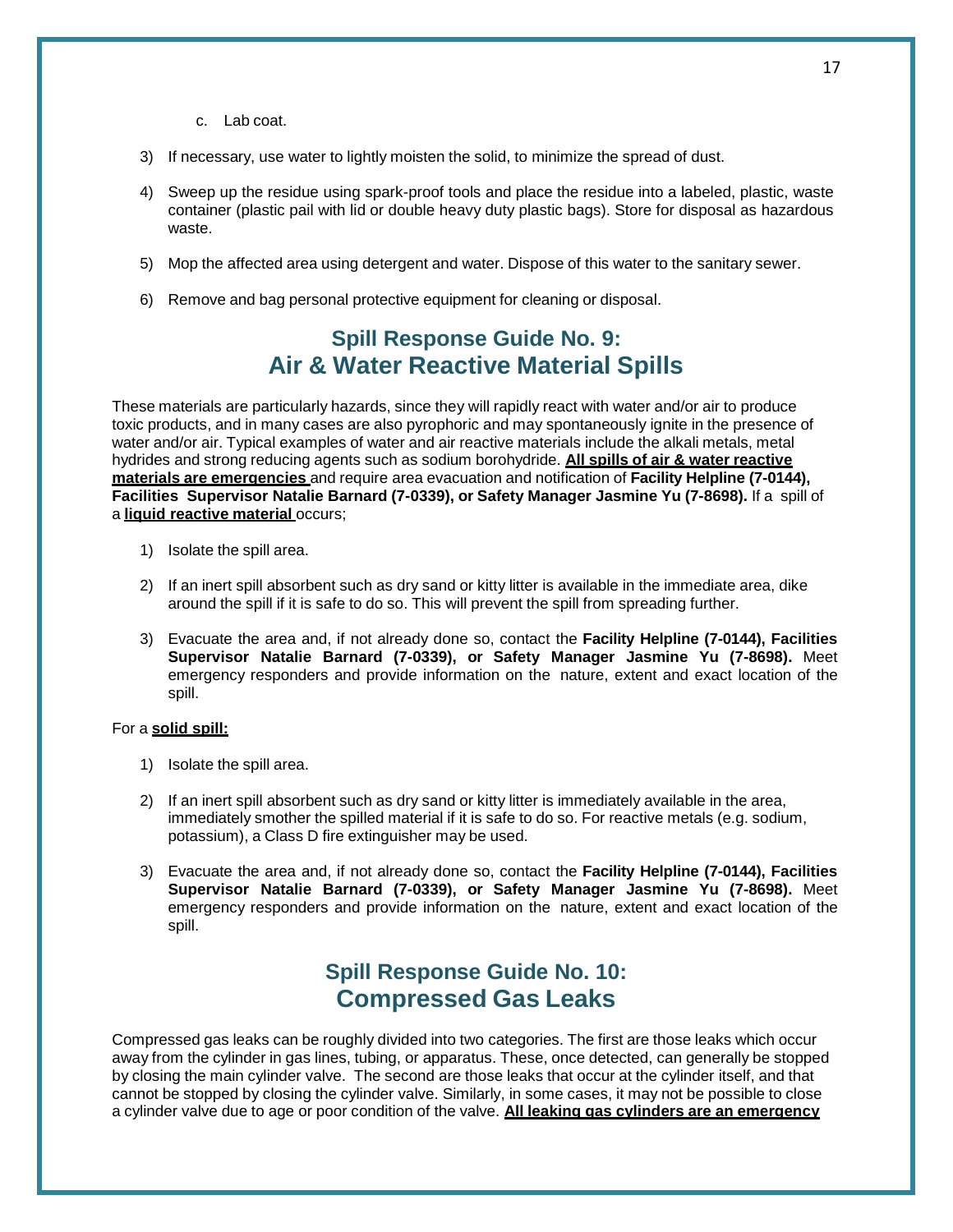**if the leak cannot be stopped by closing the cylinder valve.** Leaks of oxygen, flammable gas, or toxic gas are especially dangerous. The following procedure should be followed:

- 1) If a leak is suspected, perform a leak test with a commercial leak detection solution or a nonreactive, detergent solution. If the leak is detected or is obvious, proceed to **Step 2.**
- 2) If the leak cannot be stopped by closing the cylinder valve, and it is **an inert atmospheric gas** (e.g. nitrogen, carbon dioxide, etc) clear the affected area and/or floor. If the leak is of a **flammable, toxic, or corrosive gas** and is outside of a ventilated enclosure that will contain the gas, immediately activate the building fire alarm system and evacuate the building.
- 3) If not already done so, contact the **Facility Helpline (7-0144), Facilities Supervisor Natalie Barnard (7-0339), or Safety Manager Jasmine Yu (7-8698).** Meet emergency responders and provide information on the nature, extent and exact location of the leak.

### **6. Reporting Chemical Spill Incidents**

All chemical spills and gas releases must be reported in writing to the CSO. The report should include the date, time, location, description of the spill (e.g. type and quantity), personnel injuries or exposures, equipment damage, escape of material (e.g. into sewers or bodies of water), witnesses, and persons involved in supervision and clean-up of the spill. Use the *Keck Graduate Institute Incident/Near Miss Report Form* (see CSO for the form). The report should be submitted to the CSO within 72 hours of the spill occurring regardless of how minor it might seem. **The purpose of this reporting procedure is not to place blame, but to identify measures that may prevent similar incident.**

### **Appendix A: Chemical Spill Kits**

Spills kits can be assembled from individual parts or suitable spill kits may be purchased from most chemical or safety supply companies. If you do chose to purchase a commercial kit, however, ensure that it contains all the necessary items as listed below. In addition, note that most commercial spill kits and the lists below are generic; it is important that spill kits be tailored to meet the specific spill control needs of each lab, work area, or department.

#### **1) Small Chemical Spill Kit**

A small chemical spill kit should be available in each lab or work area that uses chemicals. It can be used for immediate response to most spills, and to clean up small, low hazard spills that may occur and do not require specialized personnel protective equipment or spill control supplies. Although most small spill kit components are common items found throughout the lab, there must be a consolidated spill kit for emergency use. Keck Graduate Institute has placed a small chemical spill kit in each laboratory that works with chemicals. As items are depleted it is the responsibility of each PI to replace the items, the kit will be checked periodically by the CSO to ensure that proper spill kit materials are maintained.

#### **2) Large / Building Chemical Spill Kit**

KGI has one large Chemical Spill Kit per buildings 517 and 535. The spill kits contain PPE and spill cleanup supplies to compliment the smaller worksite kits, and as backup supplies for outside responders.

#### **3) Mercury Spill Kit**

All areas that work with elemental mercury or mercury containing equipment (e.g. thermometers) must have a mercury spill kit available. The following list includes only those items specific to cleaning up a mercury spill, and must be used in conjunction with other items from a large / departmental spill kit.

- Mercury clean-up supplies (ex: Merconwipes™, Merconvap™, amalgamating powder, etc)
- Mercury aspirator, disposable pipettes & bulbs, or similar equipment.
- Razor blades or scrapers.
- Plastic, zip-lock bags, flashlight and Mercury Vapor Respirator Cartridges